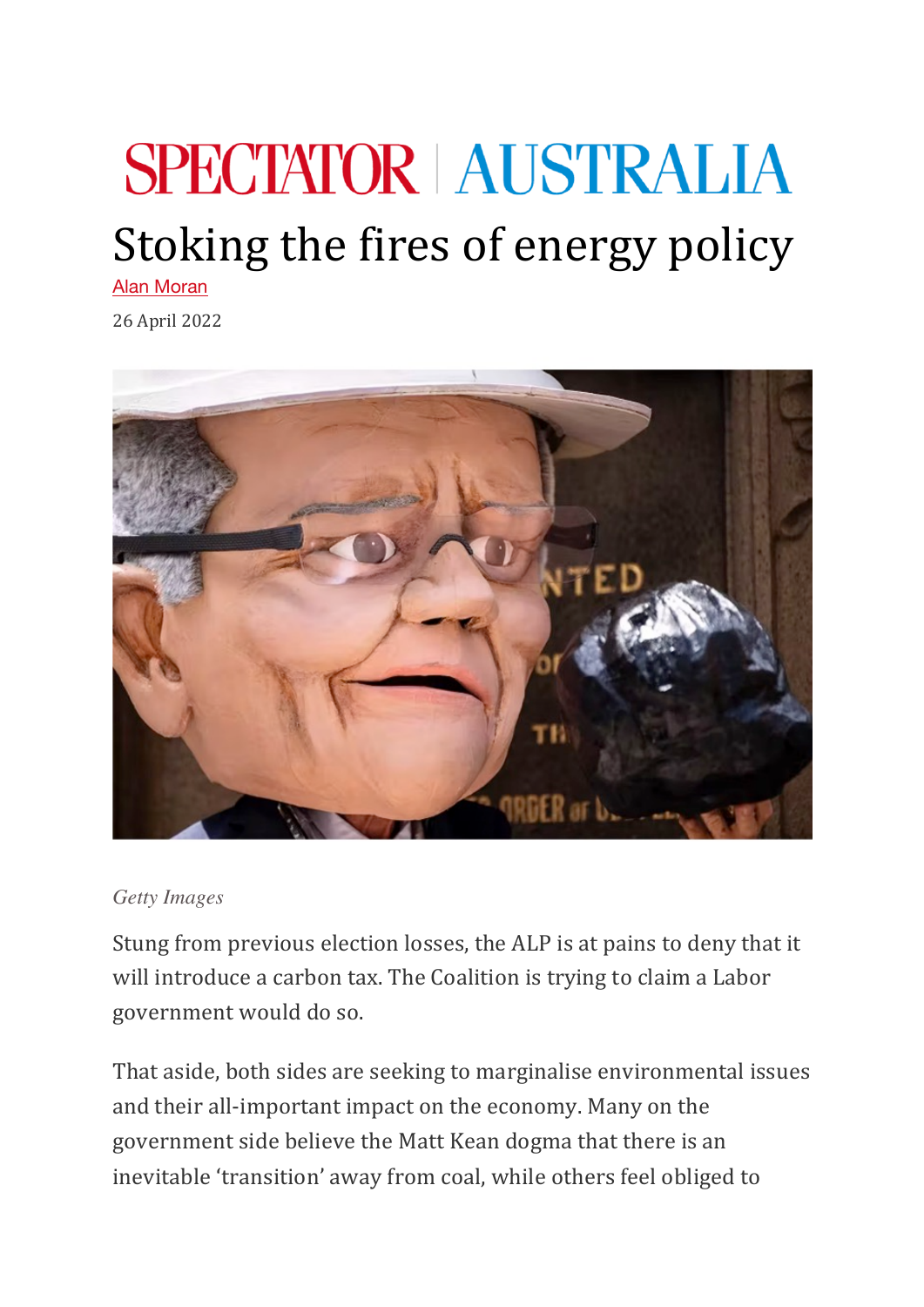murmur assent in the face of popular support for that same view, funded as it is by subsidy-dependent renewable energy interests.

In fact, we already have carbon taxes and an ALP government would increase them.

Existing carbon taxes come in two forms:

- First, there are requirements on retailers to incorporate increasing shares of wind/solar into electricity supplies, increasingly this is augmented by the building of additional electricity transmission to cater for the dispersed and variable supplies of wind and solar. The costs of these and other regulatory market interventions are passed on to customers.
- Secondly, there are taxes that fund direct grants and soft loans to wind and solar through agencies like the Clean Energy Finance Corporation to wind and solar farms.

The government no longer publicises the extent of these imposts on electricity consumers and taxpayers, but they come to about \$7 billion a year. This gives wind and solar double the price which coal receives and it is this that is driving coal out of the market.

The ALP outsourced the development of its own energy policy to renewable energy interests. They produced a report, *Powering Australia*, which proposed increased support for renewables. Primarily this comes in two forms:

- Weaponising the current 'safeguard mechanism' to provide what it describes as, 'a stronger signal'. This will require the top 215 emitting facilities to reduce their emissions by 5 per cent a year.
- Giving grants and soft loans of \$20 billion to attract a further estimated \$58 billion of private capital to build transmission lines.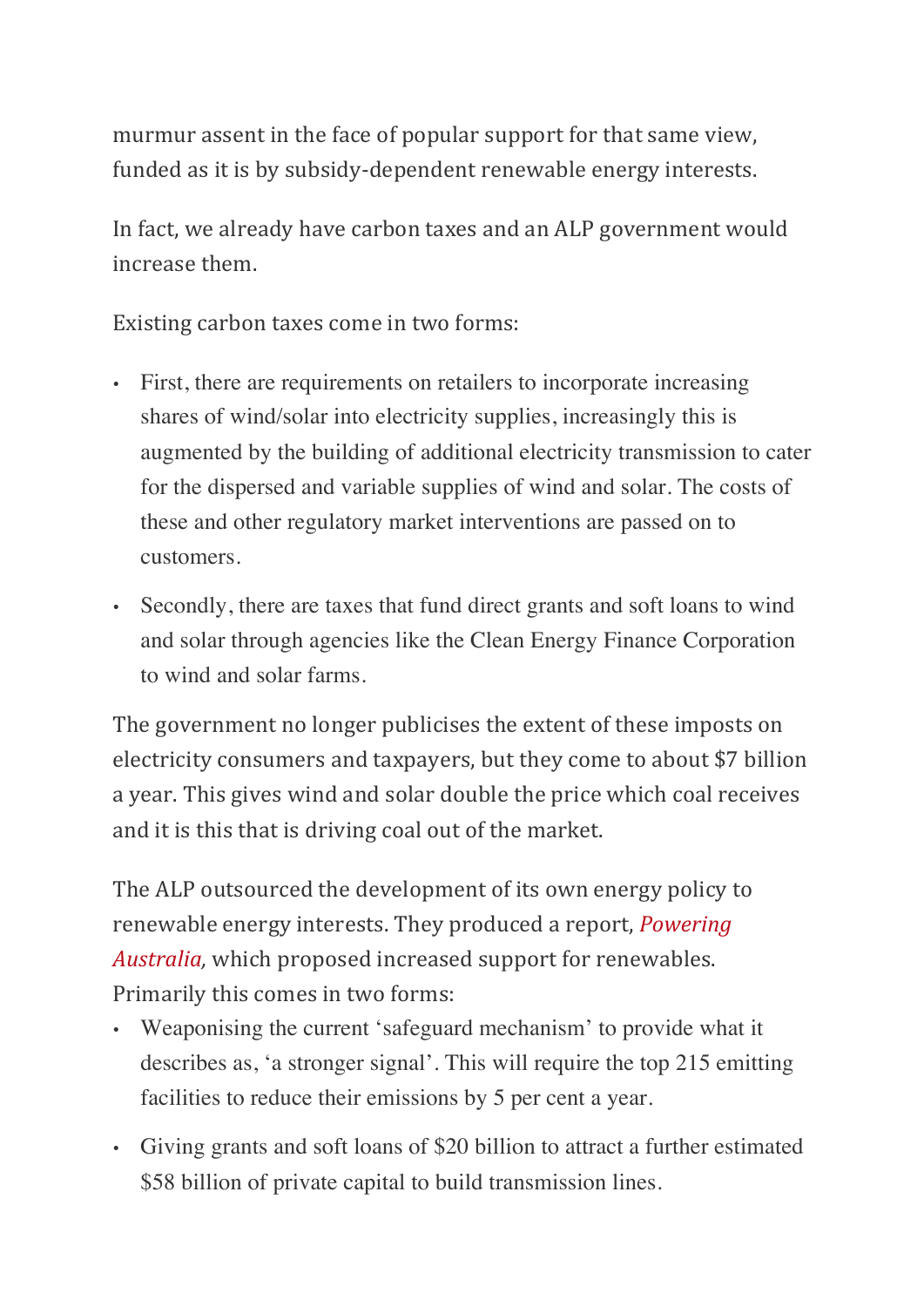*Powering Australia* incorporated phoney modelling, which conjures up benefits from spending money and imposing new regulatory costs to replace low cost, reliable coal-generated electricity with high-cost, unreliable wind and solar.

The first arm of the policy is already crumbling. Some in the ALP, seeing electoral dangers in further penalising coal mines, are saying these (which comprise 15 of the 215 high emitting facilities) will be exempt. Shadow energy minister, Chris Bowen, has suggested there could be 'tailored' plans for each facility depending on their exposure to foreign competition.

Even so, in support of the plan, Mr Albanese said 'the market' is choosing wind and solar, which, he said, demonstrates that wind and solar is cheaper; apparently, nobody told him about the subsidised price wind and solar receives. And he cites the plan's modelling to claim that its measures will bring electricity bills down by an average  $$225$  (15 per cent) as early as 2025.

The projected cost (\$78 billion) of transmission to 'rewire Australia' under the ALP scheme is staggering. It is nearly four times the current \$21 billion asset value of the existing National Market's transmission network (which excludes Western Australia). Angus Taylor plausibly says that with interest payments, depreciation and other costs this comes \$560 per year on bills.

Taylor's detractors claim he has not provided any 'modelling' to support his numbers.

That's because they are self-evident.

The additional \$78 billion on transmission to support the delivery of solar and wind renewable energy to electricity markets must obtain a